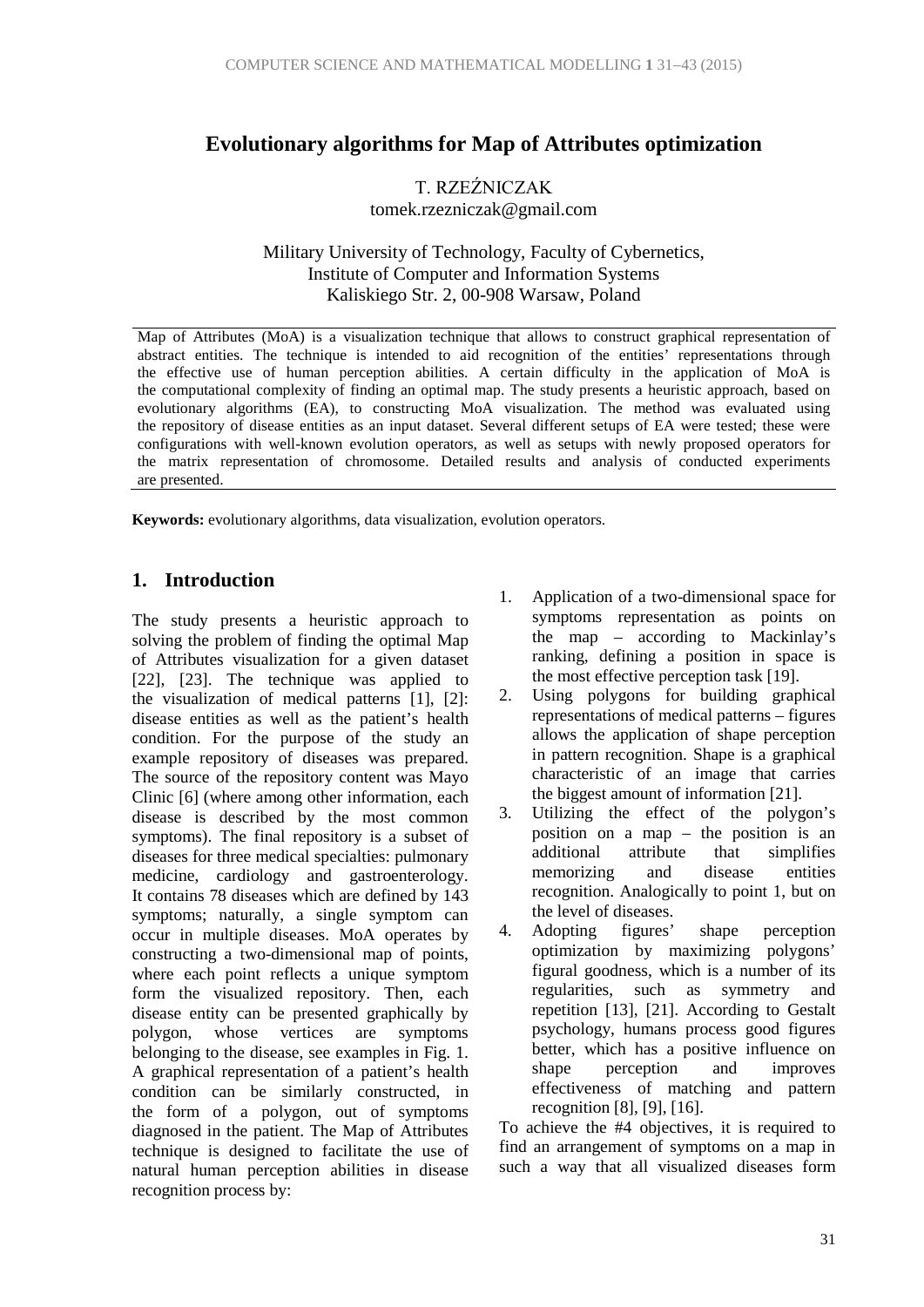good figures. In order to solve the task, three computationally complex issues must be addressed [22]:

- 1. **Polygon constructing** with  $O(n!)$ computational complexity, it involves finding a polygon from a given set of *n*  points (vertices) on a map.
- 2. **Figural goodness evaluation** with  $O(2^{nlog n})$  computational complexity, it involves finding information load of a polygon with *n* vertices, which is preferable perceptual interpretation of the polygon [12].
- 3. **Map optimization** with  $O(n!)$ computational complexity, it involves finding optimal arrangement of map with *n*  symptoms, it is such that has maximal aggregated figural goodness of all diseases (polygons) represented on the map.



Fig. 1. Example of a disease visualization using MoA

The first two problems, despite their complexity, can be solved in finite time, due to limited size of data (the number of symptoms per disease is generally less than a few dozen [15], [18]) and efficient algorithms [23]. The biggest challenge is the  $O(n!)$  complexity of *Map optimization* problem, where the number of input data (different symptoms and diseases) can be very high [14], [24]. Even in the example repository, there are 143 symptoms and 78 diseases.

Simple searching through the space of possible maps is not acceptable. Therefore, the study was focused on finding a more efficient method. Since, potentially good candidates for such an optimization problem are heuristic approaches, the application of Evolutionary Algorithms (EA) was selected [7]. Naturally, the heuristic approach is not a guarantee of finding an optimal solution, but anything close to an optimal solution can be

good enough from the visualization perspective. The effectiveness of the mentioned strategy was the subject of experimental verification and detailed results are presented in next sections.

## **2. Evolutionary algorithms overview**

Evolutionary Algorithms (EA) are a family of optimization methods based on stochastic search through the space of possible solutions [3]. EA mimics the main steps of the evolutionary process: selection of individuals for reproduction, their recombination and mutation of their genotype. Key concepts of EA are:

- **individuals** (candidates) represent a possible solution to the problem,
- **objective function** evaluates individuals,
- **individuals selection technique** (strategy) – decides which candidates survive,
- **evolution operators** are techniques of reproduction and mutation that produce offspring of the candidates.
- EA operation rules are as follows:
- 1. Generating an initial population (where the number of individuals is one of the important parameters);
- 2. Evaluating fitness of each of the individuals using an objective/fitness function;
- 3. Selecting the best individuals as parents for the next generation
- 4. Creating a next generation using the evolution operator (reproduction and mutation techniques);
- 5. Proceeding the next generation to step 2.

The algorithm ends when termination conditions are satisfied, typically these are: number of generations, stagnation or achieved required fitness level.

A crucial aspect of EA is fitness function used to evaluate individuals. It can be defined quite freely, the only constraint is that it should reflect how close an individual is to the desired outcome. In the case of searching for optimal map arrangement, the objective function can be defined using information load –  $IL(f)$  of a figure  $f$  as a bases. A proposed metric is an aggregated information load:

$$
agglL_m(O) = \sum_{x \in O} IL(p_m(x)) \tag{1}
$$

where:

- $x a$  disease
- $\bullet$   $\theta$  repository of diseases
- $p_m(x)$  graphical representation of disease  $x$  on a given map  $m$ .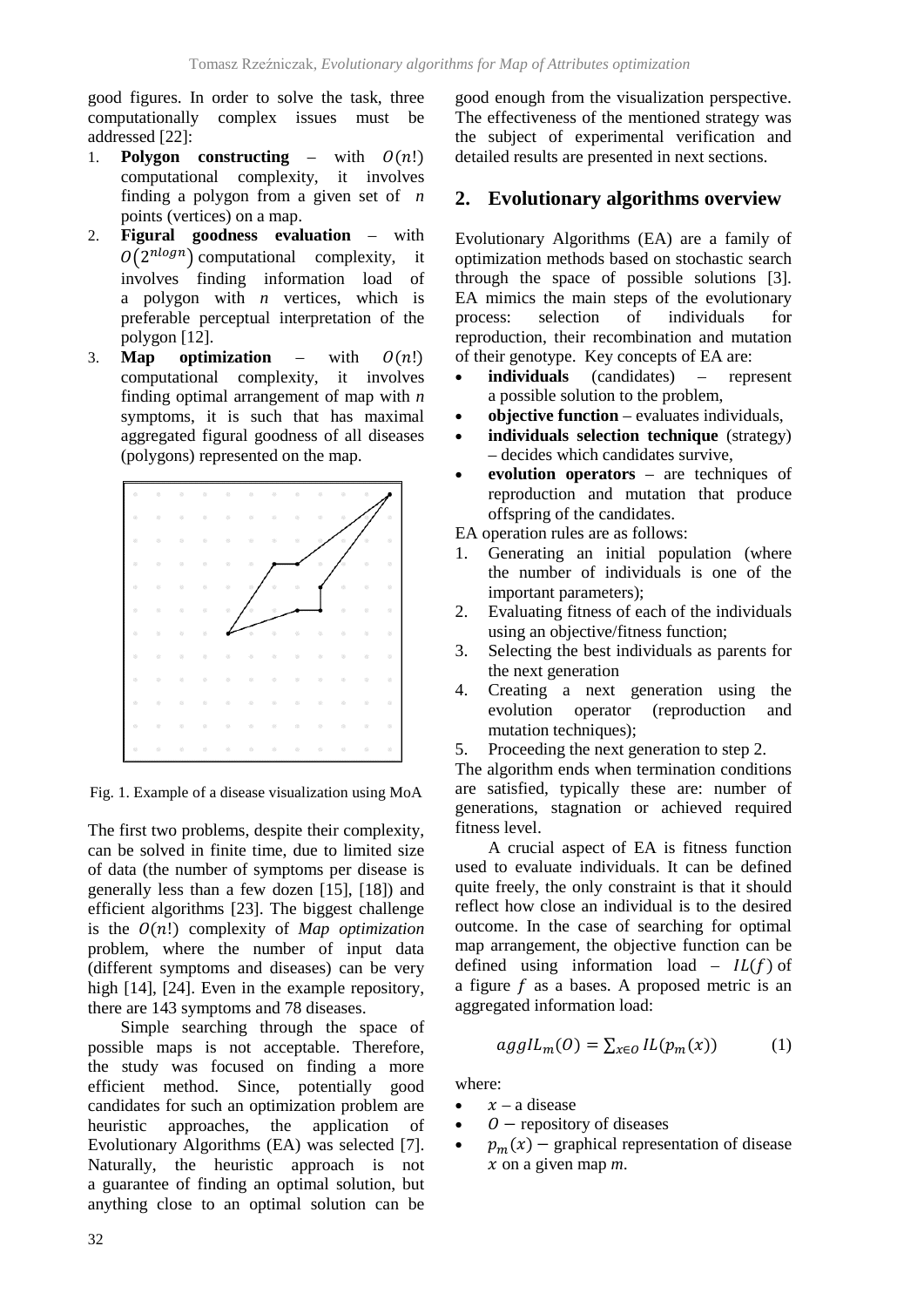The lower *aggIL* is, the "better" map was found and more objects are represented as good figures.

# **3. Map optimization EA representation and operators**

Several different configurations of the evolutionary algorithm for MoA optimization was evaluated. Major building blocks and at the same time parametrization areas of the algorithm are presented below. Description is limited only to those that are important in explaining issues that were encountered. The discussion is started with "standard" well-known solutions and followed by specialized methods prepared for specific characteristics of the map optimization problem.

## **3.1. Chromosome encoding**

The initial prerequisite is the definition of individuals genotype encoding. Like in biological evolution, the encoding is called a chromosome [3]. A chromosome defines a single solution or set of parameters of a solution. There are no restrictions on the chromosome encoding method and any data structure can be applied. Typically it is a list of some sort of elements like: string of 0 and 1 or a list of cities' names (for example in the case of the Travelling Salesman Problem) – called later list representation.

| a) | 3  |    | 8  | 9  |
|----|----|----|----|----|
|    | 15 | 12 | 10 | 2  |
|    | 6  |    | 7  | 13 |
|    | 5  | 14 | 11 | 0  |

|  |  |  |  |  |  |  | Fig. 2. Chromosome anooding example: |  |
|--|--|--|--|--|--|--|--------------------------------------|--|

Fig. 2. Chromosome encoding examples: a) matrix representation; b) ordered list representation

In our case, a single solution is a square map of *n* equal cells, where each cell represents a single attribute from the visualized data set. Natural encoding of the chromosome is a matrix of n x n size, where the matrix's elements correspond to the attributes – later called matrix representation. However, to be able to apply standard EA operators, the ordered list of elements representation can also be adopted. The list would reflect the order of attributes in the map reading from left-to-right and top-to-bottom (see Fig. 2). The efficiency of both types of the chromosomes was exanimated in further experiments.

## **3.2. Selection strategy**

Selection strategy operates between each iteration of the evolutionary algorithm [3]. It defines a method of selecting candidates to become parents for the next population. Selection strategies are very important, since they decide how successive generations are growing and direct them into a promising area of a search space. There are many ready-to-use selection strategies, derived from Genetic Algorithms and Evolution Strategies, to name only a few: Truncation Selection, Roulette Wheel Selection, Rank Selection, Tournament Selection,  $(\mu + \lambda)$  – ES and  $(\mu, \lambda)$  – ES. Only the last one is described here, because it proved during experiments to be the most suitable for the map optimization problem.

The  $(\mu, \lambda)$  – ES is also called comma selection [4], μ represents size of a population and  $\lambda$  >1 is a number of descendants that is generated in each iteration. In the selection process the parent population is not included and only the fittest offspring are in the pool and can be selected to the next population – to simplify, parents are forgotten.

## **3.3. "Standard" evolution operators**

Evolution operators enable genetic diversity in a population. Applying the operators prevents getting individuals who are too similar to each other and helps to avoid local minimums [3]. The operators are applied to selected parent candidates (one or more) and result in one or more offspring. There are two types of operators: crossover and mutation. However, many different realizations of them are possible. A useful overview of the most popular ones can be found in [17] and [20]. Some of the well- -known operators were used in our empirical tests and these are introduced in more detail below.

### **3.3.1. Crossover operators**

The first type of operators is crossover [20]. Crossover operators require usually at least two parents (usually, because there are also crossover techniques for more than two parents). Since crossover involves exchanging of genotype between parents and creating one or more offspring. Crossover is typically based on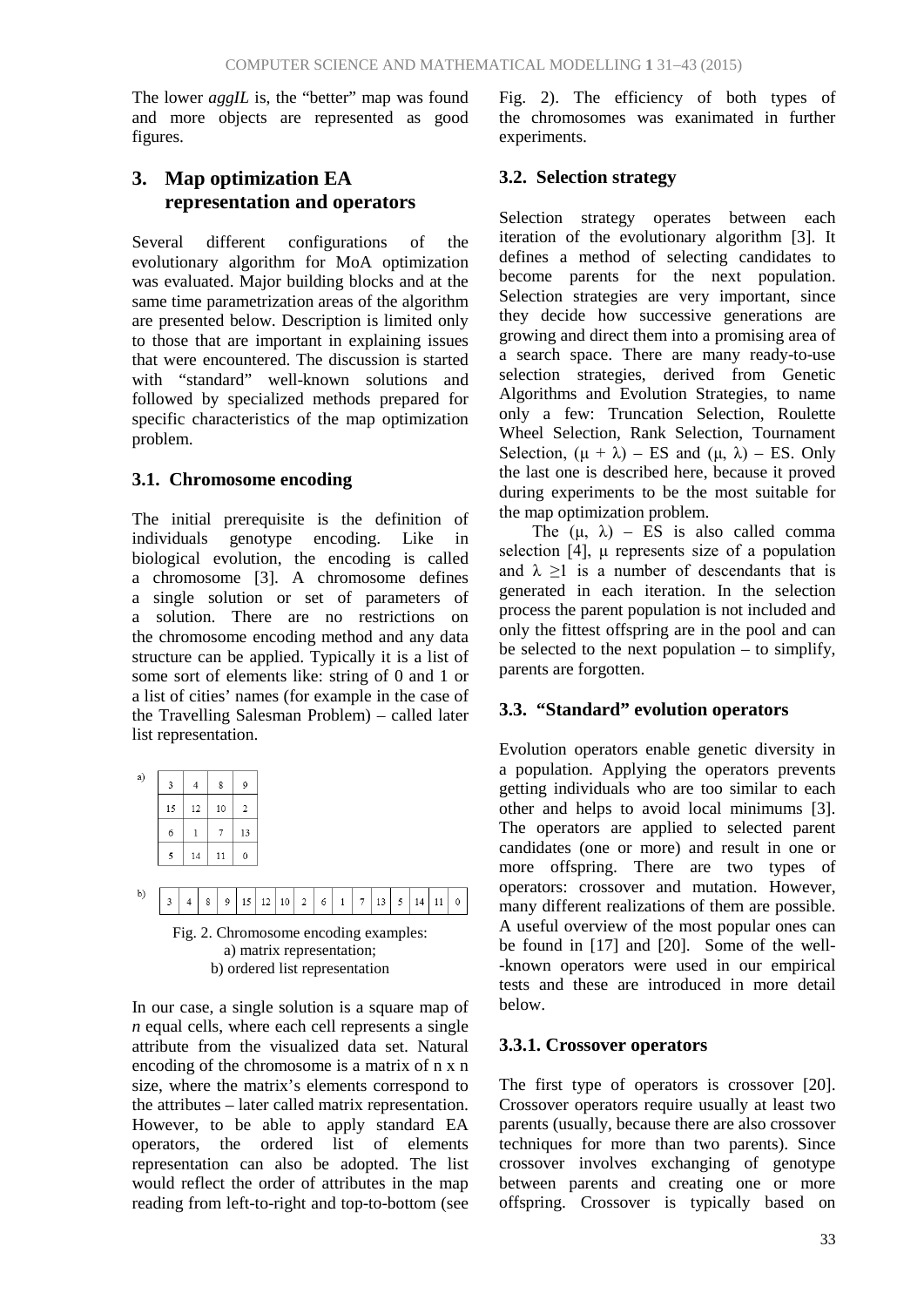swapping of genotype segments or individual genes. For the purpose of this study, two of such techniques: Partially Matched Crossover (PMX) and Position Based Crossover (POS) were used [5], [10].

## **Partially Matched Crossover – PMX**

PMX consists of selecting a segment of chromosomes that should be preserved from parents (two parents in case of PMX), based on the segments a mapping of genes is also defined. Next, two offspring are created, each of the offspring preserves a selected segment from one of the parents and the missed genes are taken from the same positions from the second parent. If any of the genes is repeated then the mapping defined at the beginning is applied. Fig. 3 presents an example of PMX application to a chromosome from Fig. 2 and another parent (with 0 to 15 ordered elements).

| Parent 1            |                                     |   |                         |                |    |    |                         |    |              |    |    |    |    |    |             |
|---------------------|-------------------------------------|---|-------------------------|----------------|----|----|-------------------------|----|--------------|----|----|----|----|----|-------------|
| 0                   | $\mathbf{1}$                        | 2 | $\overline{3}$          | $\overline{4}$ | 5  | 6  | 7                       | 8  | 9            | 10 | 11 | 12 | 13 | 14 | 15          |
| Parent <sub>2</sub> | Î<br>Mappings<br>JI<br>J<br>J<br>48 |   |                         |                |    |    |                         |    |              |    |    |    |    |    |             |
| 3                   | $\overline{4}$                      | 8 | 9                       | 15             | 12 | 10 | $\overline{2}$          | 6  | $\mathbf{1}$ | 7  | 13 | 5  | 14 | 11 | $\mathbf 0$ |
|                     |                                     |   |                         |                |    |    |                         |    |              |    |    |    |    |    |             |
|                     | Offspring 1                         |   |                         |                |    |    |                         |    |              |    |    |    |    |    |             |
| 9                   | 15                                  | 8 | $\overline{\mathbf{3}}$ | 4              | 5  | 6  | $\overline{7}$          | 10 | 1            | 2  | 13 | 12 | 14 | 11 | 0           |
|                     |                                     |   |                         |                |    |    |                         |    |              |    |    |    |    |    |             |
| Offspring 2         |                                     |   |                         |                |    |    |                         |    |              |    |    |    |    |    |             |
| $\mathbf 0$         | ı                                   | 7 | 9                       | 15             | 12 | 10 | $\overline{\mathbf{2}}$ | 8  | 3            | 6  | 11 | 5  | 13 | 14 | 4           |

Fig. 3. An example of Partially Matched Crossover operator

### **Position Based Crossover – POS**

In POS, firstly, genes that will be preserved from the first parent are randomly chosen and transferred to an offspring. Subsequently, the missing genes are copied from the second parent in unchanged order, if some of the genes are already present then it is skipped and copying moves to a next one. An example of applying POS operator can be found in Fig. 4.



Fig. 4. An example of Position Based Crossover operator

## **3.3.2. Mutation operators**

Mutation operators apply to a single individual, therefore, they are usually simpler. The idea is simply to alter a single or multiple genes in a chromosome. To generalize, for each gene of a chromosome a decision is made whether to change it or leave it unchanged. Alteration is done with a defined probability, if the probability is too high, evolution can be reduced to a random search. The mutation operator used in the experiments is Repeated Exchange Mutation Operator (REM) [4].

### **Repeated Exchange Mutation – REM**

REM re-orders a random element of a parent genotype with an element occurring x positions before or after it (where  $x <$  number of elements). An example of REM operation is presented in Fig. 5. The operator has two parameters:

- **mutation count** defines how many times the mutation is applied, it can be a fixed number or determined according to a defined probability schema;
- **mutation amount** defines the number of positions by which the element is shifted, it can be also fixed or randomized.

|              | Before mutation |              |   |   |    |   |   |    |    |    |    |    |
|--------------|-----------------|--------------|---|---|----|---|---|----|----|----|----|----|
| $\mathbf 0$  |                 | <sup>1</sup> | ς | 5 | 6  | 8 | 9 | 10 | 12 | 13 |    | 15 |
|              |                 |              |   |   |    |   |   |    |    |    |    |    |
|              | After mutation  |              |   |   |    |   |   |    |    |    |    |    |
| $\mathbf{0}$ |                 |              | ٩ | 5 | 12 | 8 | 9 | 10 | 6  | 13 | 14 |    |

Fig. 5. An example of Repeated Exchange Mutation

## **3.3.3. Operators characteristics**

Let's consider now some characteristics of the above operators. PMX preserves the selected segment and absolute positions of elements from the second parent. Therefore, it may be especially suitable for problems where final solution can be built of such optimized subparts and absolute positions of genes are important. On the other hand, POS partially preserves absolute positions of genes (genes of the first parent) and partially emphasizes the genes order (genes of the second parent).

The map optimization problem has its specific characteristic. Although a solution can be represented as an ordered list of chromosomes, the position of a single gene influences not only its neighbors, but many other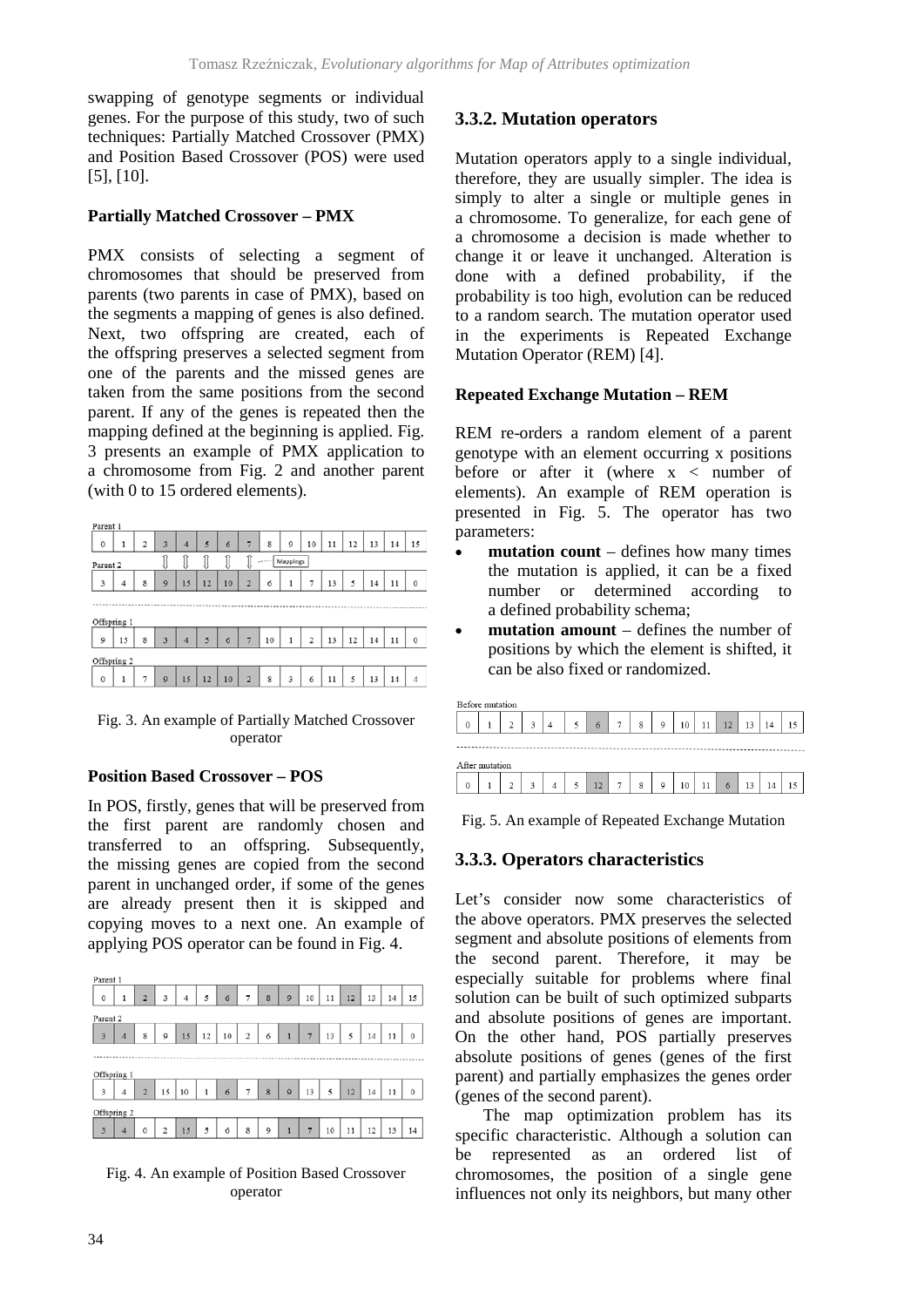related genes. This is because of co-occurrence of many attributes in a single object and between objects. Furthermore, because of the 2D nature of the map optimization problem, the position of the gene in 2D space is an important aspect, not the position on the 1D list. Therefore, intuitively a better approach should be one that preserves positions of genes, which indicates PMX. Analyzing POS, its drawback is focusing on order of elements when copying from the second parent, which is not important from our perspective. However this operator has also a potential advantage, POS preserves absolute positions of selected elements of the first parent. Regarding REM operator, its typical implementation is dependent on the list representation, because elements are selected to be swapped using a random distance in a given sequence of elements. Therefore, its effectiveness may be weaker in 2D space problems, which is our case.

### **3.4. Specialized evolution operators**

"Standard" operators were built with list representation of chromosomes in mind. Additionally, some of them are focused more on the ordering of genes than their absolute or relative positions. Therefore, an attempt was made to prepare specialized operators, which can cope with specific issues of 2D problems and<br>the related 2D matrix representation of the related  $2D$  matrix chromosome, like in the map optimization problem. All operators presented in this section are original propositions constructed during research on the map optimization problem.

#### **Position Based Mapped Crossover – PBMX**

POS operator has its advantage in preserving the absolute positions of genes from the first parent, at the same time genes of the second parent are copied keeping their order but not positions. While the position preservation of the second parent genes is a feature of PMX operator. The Position Based Mapped Crossover (PBMX) operator is a mixture of POS and PMX approaches. It can be applied to both: list and matrix chromosome representations.



Fig. 6. An example of Position Based Mapped Crossover operator

In the first phase PBMX works like POS: a set of genes that will be transferred to offspring is randomly selected for both parents. In the next step, similarly as in PMX, a mapping between the selected genes of the parents is produced. Then, the algorithm continues with PMX approach, which means that two offspring are created, each of the offspring receives the selected genes from one of the parents and missed genes are taken from the same positions from the second parent. In the case when some of the genes are repeated, defined mapping is applied to fix this issue, see Fig. 6 for an example.

### **Region Mapping Crossover – RMX**

A possible disadvantage of PMX operator is that it was built on segments of genes, which are subsequences of a 1D list. This may not be sufficient in the case of its application to 2D related problems. On the other hand, as it was noticed before, the preservation of gene positions while copying from the second parent is a very welcomed behavior. To overcome the 1D sequences issue, a specialized crossover operator was proposed – Region Mapping Crossover (RMX). The operator is region based, so instead of selecting a sequence of genes, a region in the matrix representation of chromosome is selected, where the region is understood as a submatrix. Further behavior of RMX is similar to PMX. Elements included in the region from the first parent are mapped to elements at the same positions from the second parent. Next, the selected region of the first parent is copied to the first offspring, and the missed genes are taken from the second parent left-to-right and top-to-bottom. Their original positions are kept, but if some of the genes are already present in the offspring, the mapping prepared earlier is applied and its replacement is used. The same procedure is applied to the second pair of parent and offspring, see Fig. 7 for an example.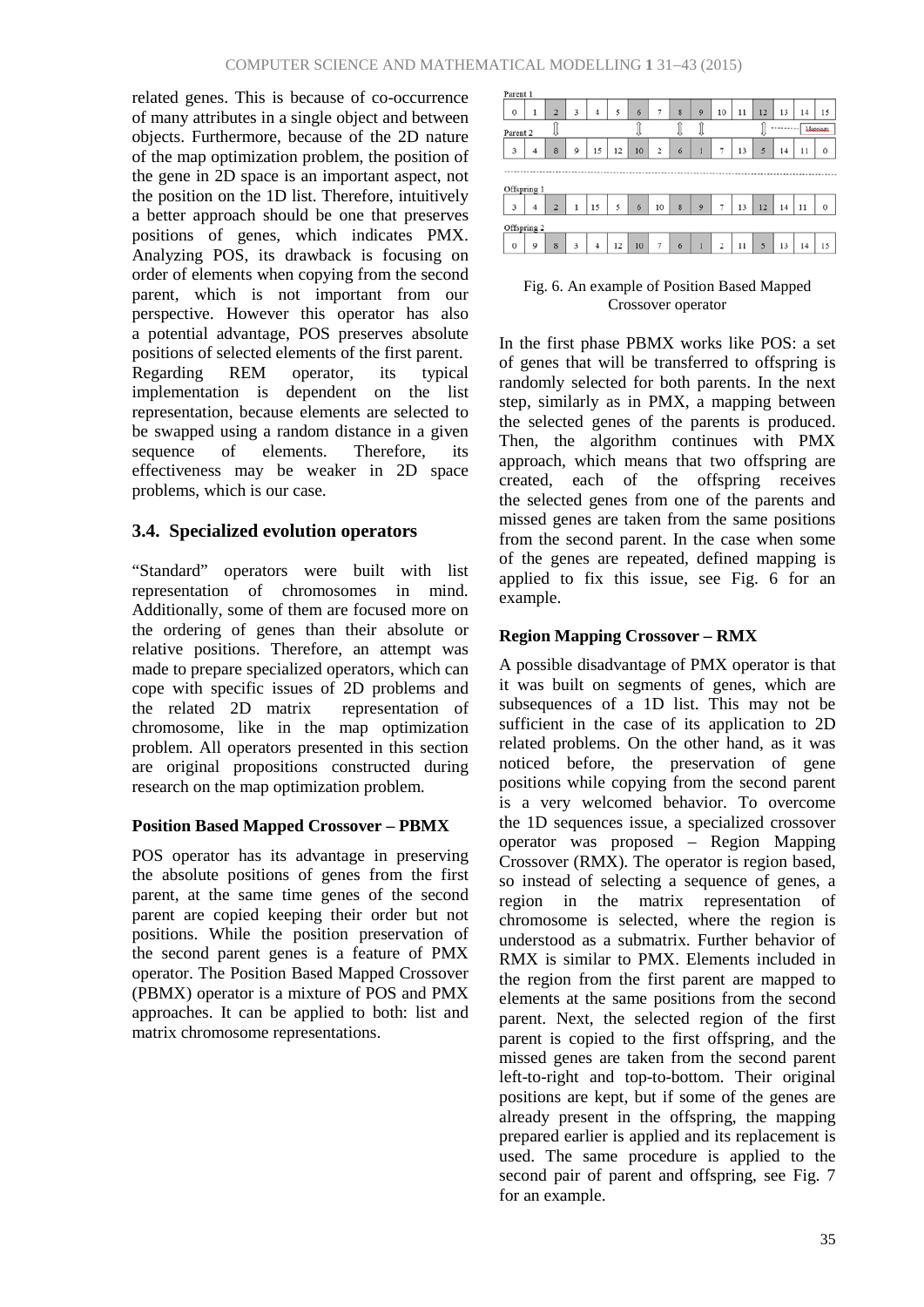An important comment is that the method of selecting the region is not explicitly defined; therefore, different strategies are possible. Assuming that common first step is determining randomly the size of the submatrix, further possible strategies are:

- **wrapping strategy** randomly selecting a cell of the matrix, which will be the topleft corner of the region. If the region size does not fit on the matrix, the region is wrapped to the opposite side of the matrix.
- **non-wrapping strategy** as in the wrapping strategy, with the difference that if the region size does not fit on the matrix, the surplus portion of the region is not taken into account.
- **fitting strategy** randomly selecting a cell of the matrix which will be the top-left corner of the region, but available cells are limited to those that guarantee the whole region fits on the matrix;

It should be noticed that only the wrapping strategy is fair and selects each of the cells with the same probability. All the other strategies prefer some cells, at the same time this does not mean that they cannot give good results for certain types of problems.

|             | Parent1 |             |    |    | Parent <sub>2</sub> |    |    |                 | Mappings |    |                |             |                |    |
|-------------|---------|-------------|----|----|---------------------|----|----|-----------------|----------|----|----------------|-------------|----------------|----|
| $\mathbf 0$ |         | 1           | 2  | 3  | 3                   | 4  | 8  | $\mathbf{Q}$    | 5        | 6  | 7              | $\mathbf Q$ | 10             | 11 |
|             | 4       | 5           | 6  | 7  | 15                  | 12 | 10 | $\overline{2}$  | I        | Î  | Î              |             |                |    |
|             | 8       | 9           | 10 | 11 | 6                   | 1  | 7  | 13              | 12       | 10 | $\overline{2}$ | 1           | $\overline{7}$ | 13 |
|             | 12      | 13          | 14 | 15 | 5                   | 14 | 11 | $\ddot{\rm{o}}$ |          |    |                |             |                |    |
|             |         |             |    |    |                     |    |    |                 |          |    |                |             |                |    |
|             |         | Offspring 1 |    |    | Offspring 2         |    |    |                 |          |    |                |             |                |    |
|             | 3       | 4           | 8  | 1  | $\theta$            | 9  | 7  | 3               |          |    |                |             |                |    |

| 3  | $\vert -4 \vert$ | 8         |    | $\bf{0}$       | 9            |                | 3          |  |
|----|------------------|-----------|----|----------------|--------------|----------------|------------|--|
| 15 | 5 <sup>5</sup>   | $\vert$ 6 |    | $\sim$         | $12 \mid 10$ |                |            |  |
| 10 | 9   10           |           | 11 | 8              |              |                | $\vert$ 13 |  |
|    | $12$   14   13   |           |    | $\mathfrak{s}$ |              | $11$   14   15 |            |  |

Fig. 7. An example of Region Mapping Crossover operator

# **Figure Preservation Heuristic Crossover – FPHX**

In analyzing the already discussed crossovers, these are general operators, in the sense that they can be used for any kind of a problem as long as it is represented as list or matrix chromosome. Their behavior differs and they emphasize diverse aspects, like ordering of genes, position or segment/region preservation. However, these are still solutions that can be applied without any deeper knowledge on the problem. Another type of crossovers is when specific knowledge of a problem is incorporated into the operator to

36

facilitate the algorithm convergence and effectiveness. The idea was introduced by Grefenstette, when he proposed a class of heuristic crossover operators for TSP [11].

The objective function of the map optimization problem is to minimize aggregated information load of the map or, in other words, maximize the figural goodness of the objects' graphical representations. Risk associated with the previous crossovers is that they can break the building blocks of the solution which are good figures. In the course of the algorithm, some figures which present high figural goodness may be found and can be treated as already optimized (the assessment can be done using figural goodness coefficient which will be discussed later). Such figures should be preserved during the crossover operation. This is a basis of the heuristic used to develop a new operator – Figure Preservation Heuristic Crossover (FPHX).

The general flow of FPHX operator is as follows (the whole procedure is carried out separately for both parents). First, genes belonging to figures that have figural goodness coefficient on some required level are selected from the first parent. Then, a mapping that maps those selected to genes holding the same absolute positions in the second parent chromosome is built. Next, a new offspring is created, starting with copying the genes selected from the first parent, followed by transferring missing genes from the second parent. The transfer is similar to PMX operator, genes' original positions are kept and it is done from left-to-right and top-to bottom, if a transferred gen is already present in the offspring the mapping is applied. The same procedure is performed to create the second offspring, but the roles of parents are swapped. It should be noted that another set of figures/genes is selected and another mapping is prepared after the swap. This is due to the fact that the operator is not symmetrical and the previous mapping would not be valid for the second parent. An example of FPHX is presented in Fig. 8.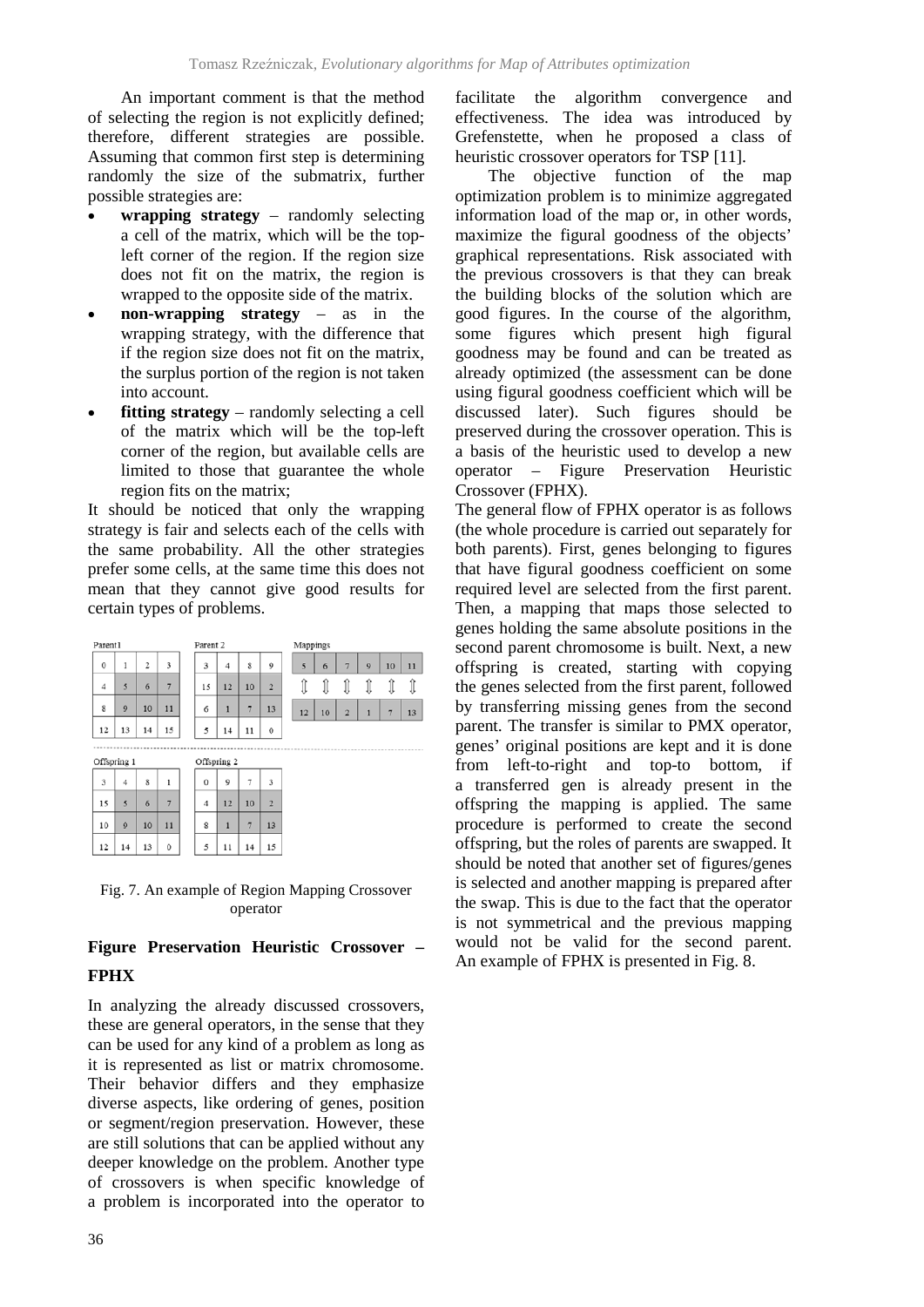

Fig. 8. An example of Figure Preservation Heuristic Crossover operator

For the purpose of the FPHX parametrization a figural goodness coefficient (*fgc*) was defined:

$$
fgc(f) = \frac{\min l(f)}{\max l(l(f))}
$$
 (2)

where:

- $maxIL(f)$  information load of a maximal code of a figure *f*. The maximal code of *f* is a pure contour code without looking for regularities (for details see [23]).
- $minIL(f)$  the information load of the minimal code of a figure *f*, where the minimal code of *f* represents preferred perceptual interpretation of the figure (for details see [23]).

In the basic version of FPHX operator, the figural goodness coefficient parameter is fixed through the whole execution of an evolutionary algorithm. This version was tested during the experiments and provided the best results. Although, other extended versions are possible, for example FPHX could use relative values of figures' coefficients and select only top N figures, where N is another parameter that needs to be set before the algorithm execution. FPHX (top N) version can also be combined with forcing minimal level of the figural goodness coefficient among the top N figures. Unfortunately, the initial results of the extended versions were not promising and, therefore, detailed experiments of them were not conducted.

### **Zonal Repeated Exchange Mutation – ZREM**

Zonal Repeated Exchange Mutation is another new operator devolved for the purpose of this study. As the name may suggest, it is an equivalent to Repeated Exchange Mutation that operates in the defined zone/region of the matrix representation. Application of REM operator to the map optimization problem has the same disadvantages as any other operator originated from the list representation, it does not take into account the 2D characteristic of the problem. Therefore, polygons influenced by the REM operator can be destroyed by transfer of one of their vertices to a completely random position. To prevent this, a set of transfer-eligible positions should be limited to a certain distance from the vertex in 2D space. The idea of ZREM is that better mutation effects can be achieved if random transfer is limited to a parametrized zone around a vertex.

| Before mutation |    |    |    | After mutation |    |    |    |    |  |  |
|-----------------|----|----|----|----------------|----|----|----|----|--|--|
| 0               |    | 2  | 3  |                | 0  |    | 2  | 3  |  |  |
|                 |    | 6  |    |                |    |    | 6  | 10 |  |  |
| 8               | 9  | 10 | 11 |                | 8  | 9  |    | 11 |  |  |
| 12              | 13 | 14 | 15 |                | 12 | 13 | 14 | 15 |  |  |

#### Fig. 9. An example of Zonal Repeated Exchange Mutation operator

The zone can be defined freely, in the implementation used in this study the zone is a square submatrix around a random gene defined by a single parameter. The parameter is a maximal distance from the gene in four directions (top, down, left, right). Fig. 9 shows an example of ZREM operator application. Summarizing, ZREM operator can be parametrized by:

- **mutation count** defines how many times the mutation is applied, it can be a fixed number or determined, according to some probability schema;
- **mutation zone** with four sub-parameters (top  $(T)$ , down  $(D)$ , left  $(L)$ , right  $(R)$ ) it defines a zone in which an element is shifted, the shift itself is to a random position inside the zone. If the zone size does not fit on the matrix fully, the zone is partially wrapped to the opposite side of the matrix.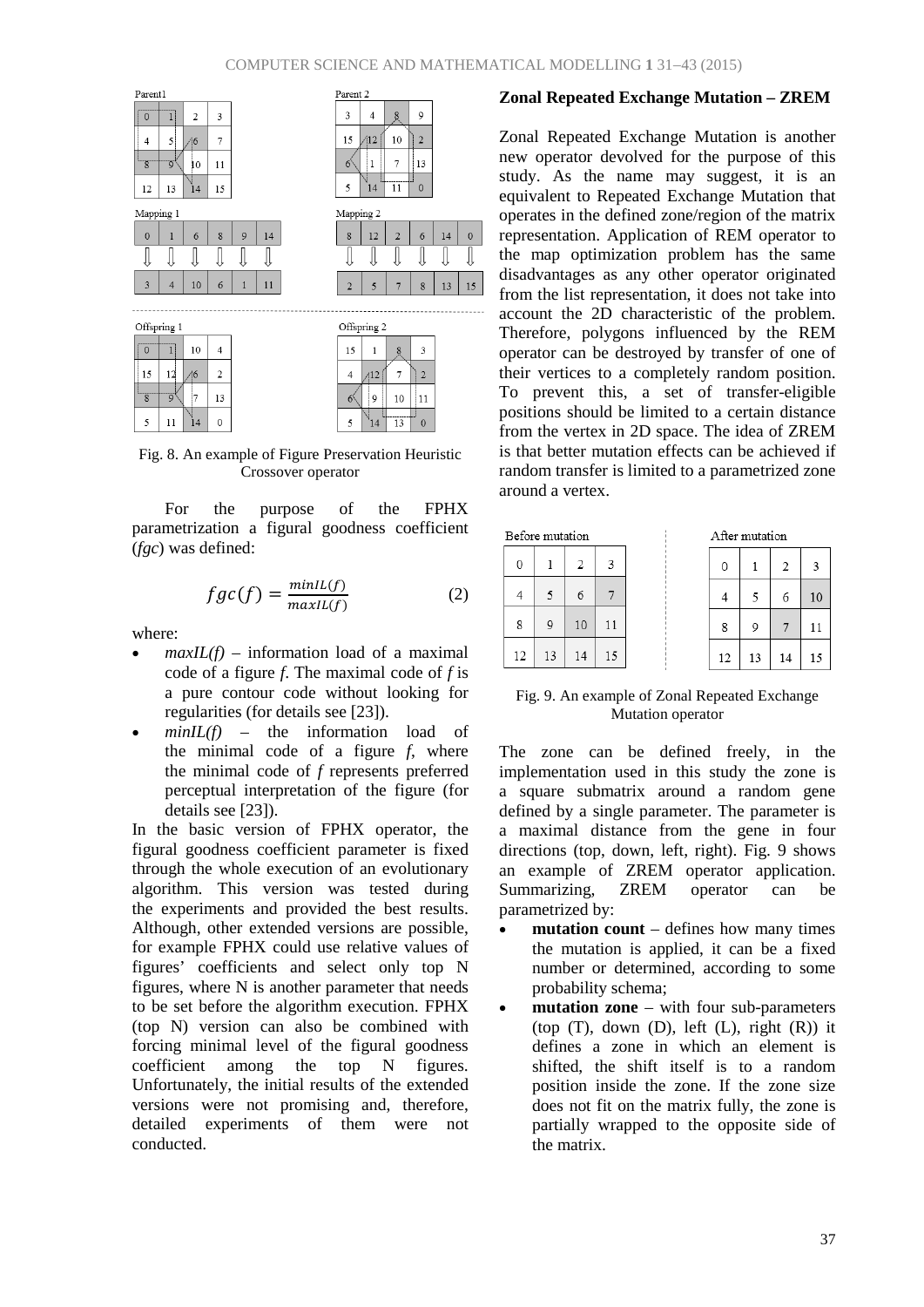## **4. Results**

The EA approach for the map optimization problem was tested in experiments conducted using the example repository of diseases (see section 1) with 143 symptoms and 78 entities. As it was discussed, the complexity of the problem was divided into three tasks: Figure constructing  $O(n!)$ , Minimal code  $O(2^{nlog n})$ , Map optimization  $O(n!)$ . The first two tasks can be solved quite efficiently because of the size of  $n$  and powerful algorithms available [23]. However, in case of the last task *n* can be significantly larger if one would like to build a map of broad diseases' space. Even 143! gives a number of the order of 10247. Therefore, approximately 32 x 106 map verification per second speed is needed to finish the work in one year using brute force search. This is not achievable without enormous computing power, therefore, an unacceptable solution as well.

To set a background for results interpretation, let's estimate theoretical values of aggregated information load of an optimal and worst map – for the example repository. Starting from the worst map case, it would be a map where each of polygons would have no regularities. Therefore, the minimal code of each figure would be equal to its maximal code [22], which is twice the number of a figure sides (sum of the number of figure sides and the number of interior angles – one symbol per element). In our repository, there are 78 diseases and aggregated number of their symptoms is 554, which means that the worst map would have *aggIL* of 1108. Whereas, during the experiments, it was observed that average *aggIL* of a random map is 992.

In the case of the optimal map case each polygon would have maximal number of regularities, which means each polygon would be a regular polygon. A minimal code of any regular polygon is 2, since it can be described by two symbols – one representing sides length and one for angles size. The theoretical optimal map would have *aggIL* equal to 156 (78 diseases multiplied by 2). However, the figural goodness coefficient (*fgc*) (see definition 2) observed during the experiments in the best maps was on average 0.642, while the minimal level was 0.357. Assuming that all the figures would achieve *fgc* equal to 0.3, such a map would have *aggIL* around 395 (~ 0.3 x 1108).

Obviously, both of the above cases are purely theoretical and there is no proof that such maps can be constructed, considering their dimensionality, shared symptoms and

dependencies between polygons. The discussion was intended only to approximate the boundaries of *aggIL* space, this will help to place the results of the experiments in some context.

## **4.1. Experiments description**

Experiments were conducted using several different setups of evolutionary algorithms' components: crossover operators, mutation operators, selection strategies and their parameters described in section 3.

Since the space of potential combination is very large, before the final evaluation was done, a preliminary assessment of various approaches was conducted. The assessment covered especially parameters of algorithms execution like: population size, mutation amount and count, selection strategies' specific parameters and operators' specific parameters (like figural goodness coefficient in the case of the FPHX crossover operator). Only those parameters ranges and algorithm setups that showed promising results were tested further. A very important observation was that for the given problem the  $(\mu, \lambda)$ -ES selection strategy was optimal. In the case of others which were also initially verified such as: Truncation Selection, Roulette Wheel Selection, Rank Selection, Tournament Selection, the issue was premature convergence mostly. Finally,  $(\mu, \lambda)$ -ES was applied in all the setups.

The evaluated setups can be found in Tab. 1. Each of the setup was executed 5 times and the stop condition was stagnation of the mean fitness of the population for more than 50 generations. Evaluation of the results was done using several types of metrics. These are metrics based on objective function results, metrics based on figural goodness coefficient and metrics related to EA qualities itself. All the metrics' definitions can be found in Tab. 2.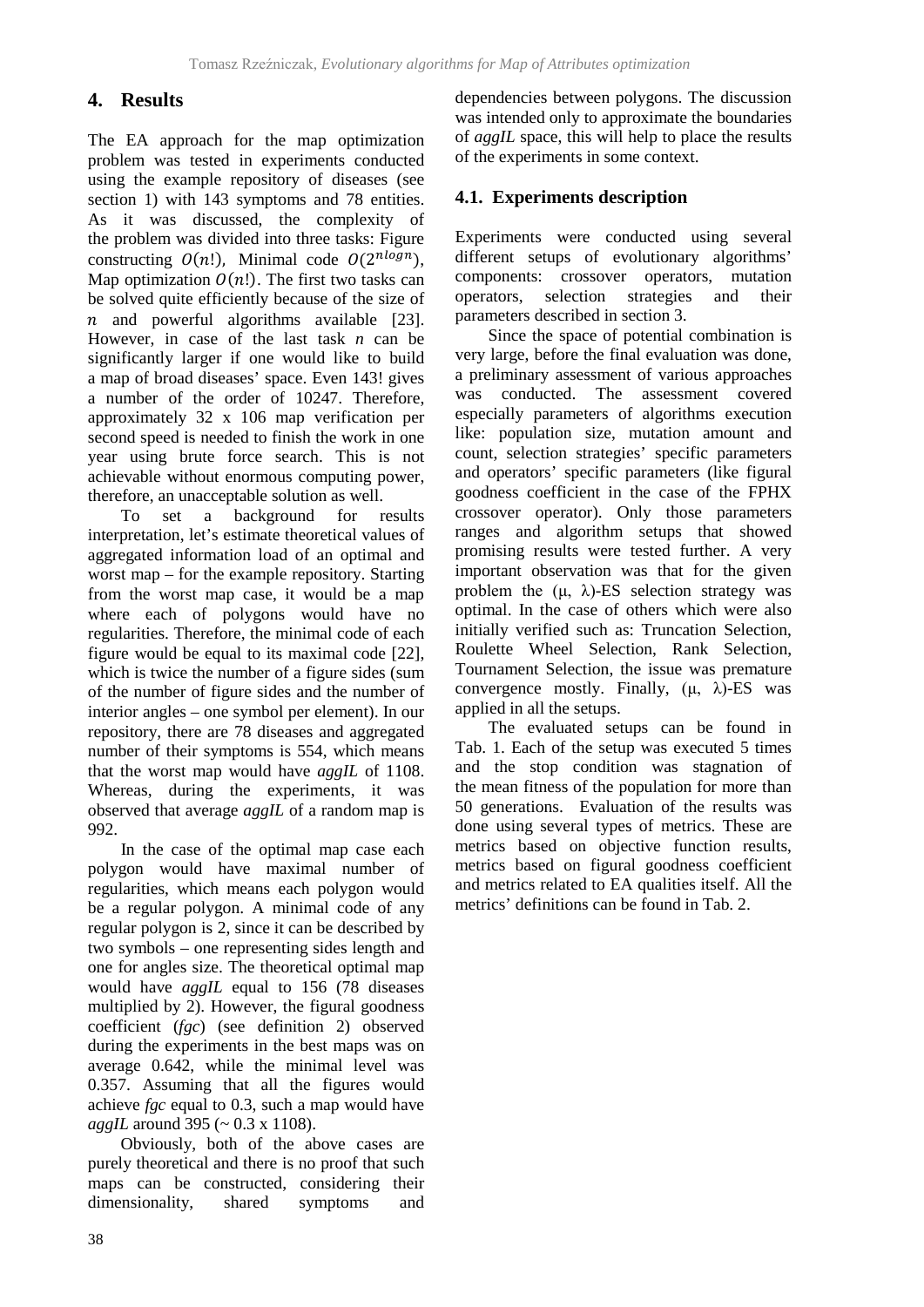Tab. 1. The evaluated setups of evolutionary algorithms (DUD – discrete uniform distribution)

| Setups/<br>operator     | PMX-POS-<br>setup                                  | setup                                              | PRMX-RMX-<br>setup                                            | setup                                                     | -setup                                                       | <b>FPHX ZREM-</b><br>setup                                    | REM-<br>setup                                      |
|-------------------------|----------------------------------------------------|----------------------------------------------------|---------------------------------------------------------------|-----------------------------------------------------------|--------------------------------------------------------------|---------------------------------------------------------------|----------------------------------------------------|
| crossover<br>operator   | <b>PMX</b>                                         | <b>POS</b>                                         | <b>PBMX</b>                                                   | <b>RMX</b>                                                | FPHX -<br>wrap.str<br>ategy                                  | N/A                                                           | N/A                                                |
| mutation<br>operator    | <b>REM</b>                                         | <b>REM</b>                                         | <b>ZREM</b>                                                   | <b>ZREM</b>                                               | <b>ZREM</b>                                                  | <b>ZREM</b>                                                   | <b>REM</b>                                         |
| mutation<br>count       | dist.<br>$(\lambda=2)$                             | Poisson Poisson<br>dist.<br>$(\lambda=2)$          | Poisson<br>dist.<br>$(\lambda=2)$                             | Poisson<br>dist.<br>$(\lambda=1)$                         | Poisson<br>dist.<br>$(\lambda=1)$                            | Poisson<br>dist.<br>$(\lambda=1)$                             | Poisson<br>dist.<br>$(\lambda=1)$                  |
| mutation<br>amount      | <b>DUD</b><br>in:<br>[1,8]                         | <b>DUD</b><br>in:<br>[1,8]                         | N/A                                                           | N/A                                                       | N/A                                                          | N/A                                                           | <b>DUD</b><br>in:<br>[1, 8]                        |
| mutation<br>zone        | N/A                                                | N/A                                                | <b>DUD</b><br>zone:<br>$T = 1$<br>$D=1$<br>$L = 1$<br>$R = 1$ | in DUD<br>zone:<br>$T = 1$<br>$D=1$<br>$L = 1$<br>$R = 1$ | in DUD in<br>zone:<br>$T = 1$<br>$D=1$<br>$L = 1$<br>$R = 1$ | <b>DUD</b><br>zone:<br>$T = 4$<br>$D=4$<br>$L = 4$<br>$R = 4$ | in $N/A$                                           |
| selection<br>strategy   | $(\mu, \lambda)$<br>$\mu = 200$<br>$\lambda = 400$ | $(\mu, \lambda)$<br>$\mu = 100$<br>$\lambda = 400$ | $(\mu, \lambda)$<br>$\mu = 100$<br>$\lambda = 400$            | $(\mu, \lambda)$<br>$\mu = 200$<br>$\lambda = 400$        | $(\mu, \lambda)$<br>$\mu = 200$<br>$\lambda = 400$           | $(\mu, \lambda)$<br>$\mu=20$<br>$\lambda = 400$               | $(\mu, \lambda)$<br>$\mu = 200$<br>$\lambda = 400$ |
| crossover N/A<br>factor |                                                    | N/A                                                | N/A                                                           | N/A                                                       | 0.5                                                          | N/A                                                           | N/A                                                |
| fgc                     | N/A                                                | N/A                                                | N/A                                                           | N/A                                                       | 0.65                                                         | N/A                                                           | N/A                                                |

Tab. 2. Results evaluation metrics

| Category                                                                                          | Metric<br><b>Name</b> | <b>Definition</b>                                                                                                       |  |  |  |
|---------------------------------------------------------------------------------------------------|-----------------------|-------------------------------------------------------------------------------------------------------------------------|--|--|--|
| Objective<br>function                                                                             | aggIL-top             | Lowest aggregated IL of<br>best<br>candidates from all executions                                                       |  |  |  |
| related                                                                                           | aggIL-avg             | Average aggregated IL of best<br>candidates from all executions                                                         |  |  |  |
|                                                                                                   | $aggIL-$<br>worst     | Worst of aggregated IL of best<br>candidates from all executions                                                        |  |  |  |
| <b>Figural</b><br>goodness<br>coefficient                                                         | $fgc-avg$             | Average figural goodness<br>coefficient of the best candidate<br>map found in all executions                            |  |  |  |
| related                                                                                           | $fgc\text{-}max$      | Maximal<br>figural goodness<br>observed in the best<br>coefficient<br>candidate<br>map found<br>all<br>in<br>executions |  |  |  |
|                                                                                                   | $fgc-min$             | Minimal<br>figural goodness<br>observed in the best<br>coefficient<br>candidate<br>map found<br>all<br>in<br>executions |  |  |  |
| EA<br>Number of finished generation until<br>gen-num<br>the best candidate was found<br>qualities |                       |                                                                                                                         |  |  |  |
| related                                                                                           | search-<br>space      | Number of evaluated candidates<br>until the best candidate was found                                                    |  |  |  |

## **4.2. Analysis of results**

The overall results of the experiments can be found in Tab. 3. Starting with a brief summary, the best results in terms of objective functions and figural goodness coefficient metrics were achieved using PMX-setup. The aggregated IL

of the best map that was found is 679 with the average *fgc* equal to 0.642. Comparing this to an average *aggIL* of a random map equal to 992, it is approximately a 32% improvement. The search space until the best map was found was ~340 K candidates in 851 generations. Other setups achieved worse results, the second was RMX-setup with  $\sim$ 26% improvement level, the third was FPHX-setup with  $\approx 22\%$ improvement. The FPHX-setup stands out by the low number of generation and, therefore, the size of the search space until the best candidate was found, which was approximately  $~64$  K. It is also worth emphasizing ZREMsetup results, the setup includes only the Zonal Repeated Exchange Mutation operator without application of any crossover operator. The achieved *aggIL-top* gives ~20% improvement compared to the random map. The remaining setups, which are POS-setup and PBMX-setup, had worse performance – below 16% of improvement.

Tab. 3. Metrics for the evaluated setups of evolutionary algorithms

| <b>Metrics PMX-</b> | setup | POS-<br>setup | <b>PBMX-RMX-</b><br>setup | setup  | <b>FPHX-ZREM REM</b><br>setup |       |              |
|---------------------|-------|---------------|---------------------------|--------|-------------------------------|-------|--------------|
| $aggIL-$<br>top     | 679   | 826           | 864                       | 737    | 774                           | 789   | 830          |
| $aggIL-$<br>avg     | 689.4 | 828.6         | 872.2                     | 740.6  | 783                           | 793,6 | 835.8        |
| $aggIL-$<br>worst   | 698   | 833           | 878                       | 747    | 790                           | 797   | 842          |
| $fgc-min$           | 0.357 | 0.375         | 0.611                     | 0.375  | 0.375                         | 0.5   | 0.5          |
| $fgc-avg$           | 0.642 | 0779          | 0.815                     | 0.701  | 0.718                         | 0.748 | 0.782        |
| fgc-max             | 1     | 1             |                           |        |                               |       | $\mathbf{1}$ |
| gen-<br>num         | 851   | 476           | 319                       | 974    | 162                           | 672   | 479          |
| search-<br>space    | ~240K | ~190K         | ~127K                     | ~2389K | $\sim$ 64K                    | ~268K | ~155K        |

Let's verify how accurate the theoretical considerations on the effectiveness of operators from section 3 were. Recognized PMX operator advantages were the preservation of segments from the first parent and preservation of absolute positions of elements from the second parent. While, the potential issue that was noticed was its focus on 1D – an ordered list chromosome representation. The new specialized operator that was proposed to overcome the 1D issue was Region Mapping Crossover (RMX), which works on matrix crossover representation and instead of 1D sequences is based on 2D matrix regions. In contradiction to the theoretical assumptions, the results show that setups with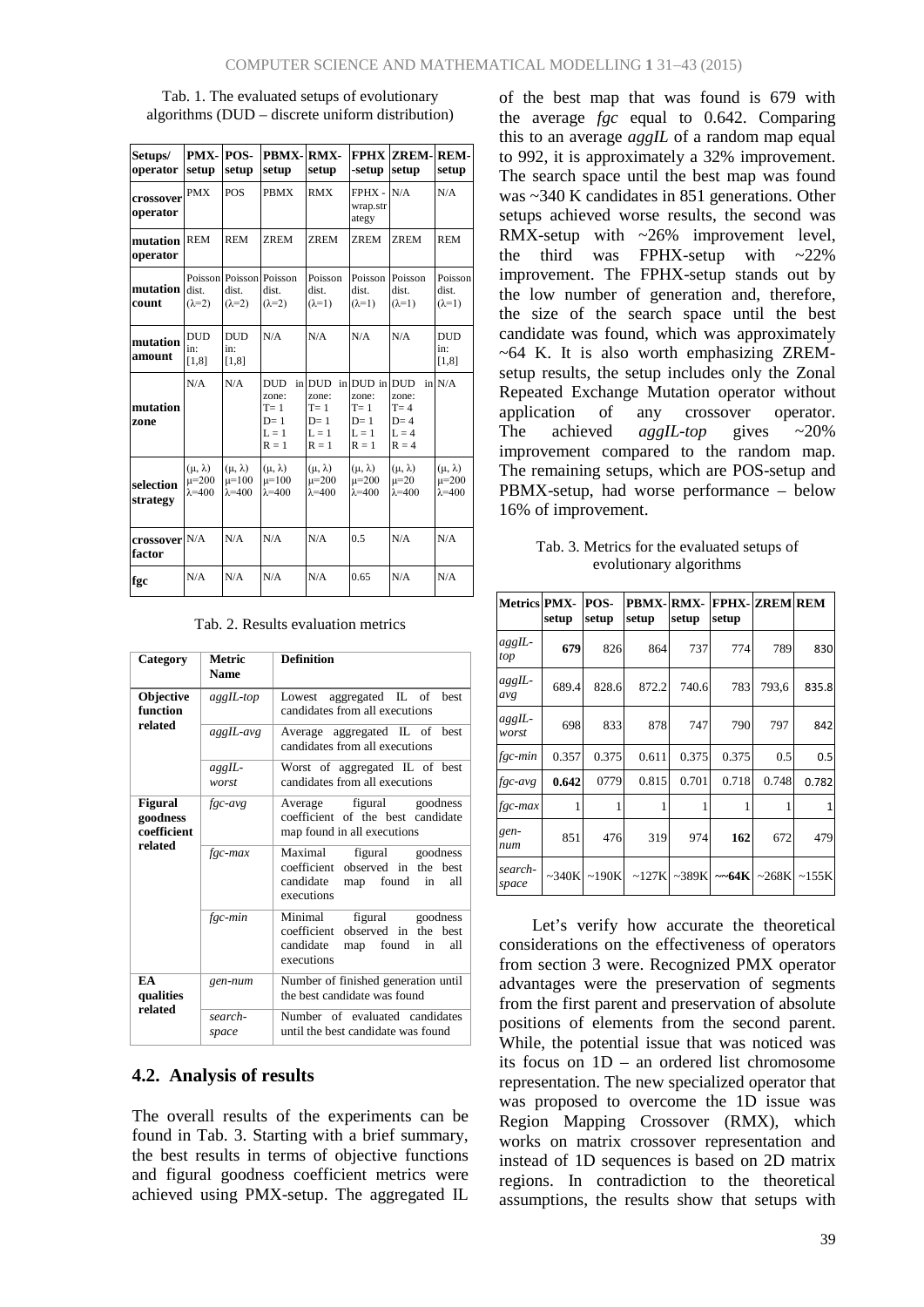PMX operator have better performance than those with RMX operator. A possible explanation of good achievements of PMX is that even though it preserves 1D segments, the size of the segments is not limited. This means that large segments are in fact regions formed of several rows of the matrix. Harder to explain is worse performance of RMX. The reason here can be related to specific conditions of the particular problem or region selection methods. A detailed analysis of these particular observations could be very complex and since it is not a direct goal of the study it will not be elaborated further here.

The POS operator preserves position of selected genes from the first parent and ordering of genes from the second parent. The first part (positions preservations) is representation agnostic and there is no difference in applying it to 1D and 2D representations. On the other hand, the second part was criticized in the context of the objective function, since the ordering is not important in map optimization. To improve the POS operator, the PBMX operator was proposed, which was designed to replace the ordering part with preservation of the genes from the second parent. It was achieved by using the mapping technique known from the PMX operator. Finally, the setups with the PBMX operator had the worst results and the setup with the POS operator the second worst result. Analyzing the data, it turns out that the major issue with both of the operators is the first phase, where a random selection of genes for preservation is performed. The randomness causes that figures do not survive in their entirety. What is worse, even coherent fragments of figures do not survive, only random vertices. Therefore, the algorithm quickly stagnates. As the experiments showed, enforcing the second parent genes position preservation by defining a mapping causes an even quicker stagnation. The explanation here is lower diversity of candidates that the additional preservation introduces.

A certain solution to the issues reported in case of the POS and PBMX operators is the FPHX operator. The technique is very similar to PBMX, with the difference that genes from the first parent are not randomly selected but belong to figures with the highest figural goodness coefficient. The approach proved to be significantly better than POS and PBMX. It did not achieve the level of PMX, but its advantage is a significantly smaller search space to find candidates with over 20% improvement level. Still, the operator issue is low diversity and, therefore, quick stagnation.

ZREM setup execution was initially conducted to validate the new proposed mutation operator for 2D genotype representations. The effects were good and demonstrated that the ZREM operator works well for the matrix representation – better than the list representation dependent REM operator.

### **4.3. Discussion of the top map**

The previous chapter already introduced that PMX-setup achieved the best performance in terms of the objective function. To better illustrate the result, let's analyze the disease's representation produced by the best map in a context of other close to random maps. Tab. 4 presents key metrics of two maps:

- **TopMap** the top map (the best found map for the example repository of diseases, taking all experiments into account)
- **1stGenMap** the best candidate map after first generation of the same run of the algorithm during which the TopMap was found.

Comparing these two maps, the average figural goodness coefficient of all the represented figures has dropped from 0.914 (1stGenMap) to 0.642 (TopMap) and minimal *fgc* levels changed from 0.727 to 0.357 respectively. The practical impact on the regularities in the disease representations can be seen in Figures 10 to 16, where examples of polygons with different *fgc* are presented using both maps. As it was expected, differences are easily noticeable. The polygons show significant regularities even at the level of 0.7 *fgc* (see Fig. 15 and 16).

Tab. 4. Metrics of TopMap and 1stGenMap

| <b>Metrics</b> | TopMap | 1stGenMap |
|----------------|--------|-----------|
| aggL           | 679    | -976      |
| fgc-min        | 0.357  | 0.727     |
| fgc-avg        | 0.642  | 0.914     |
| fgc-max        |        |           |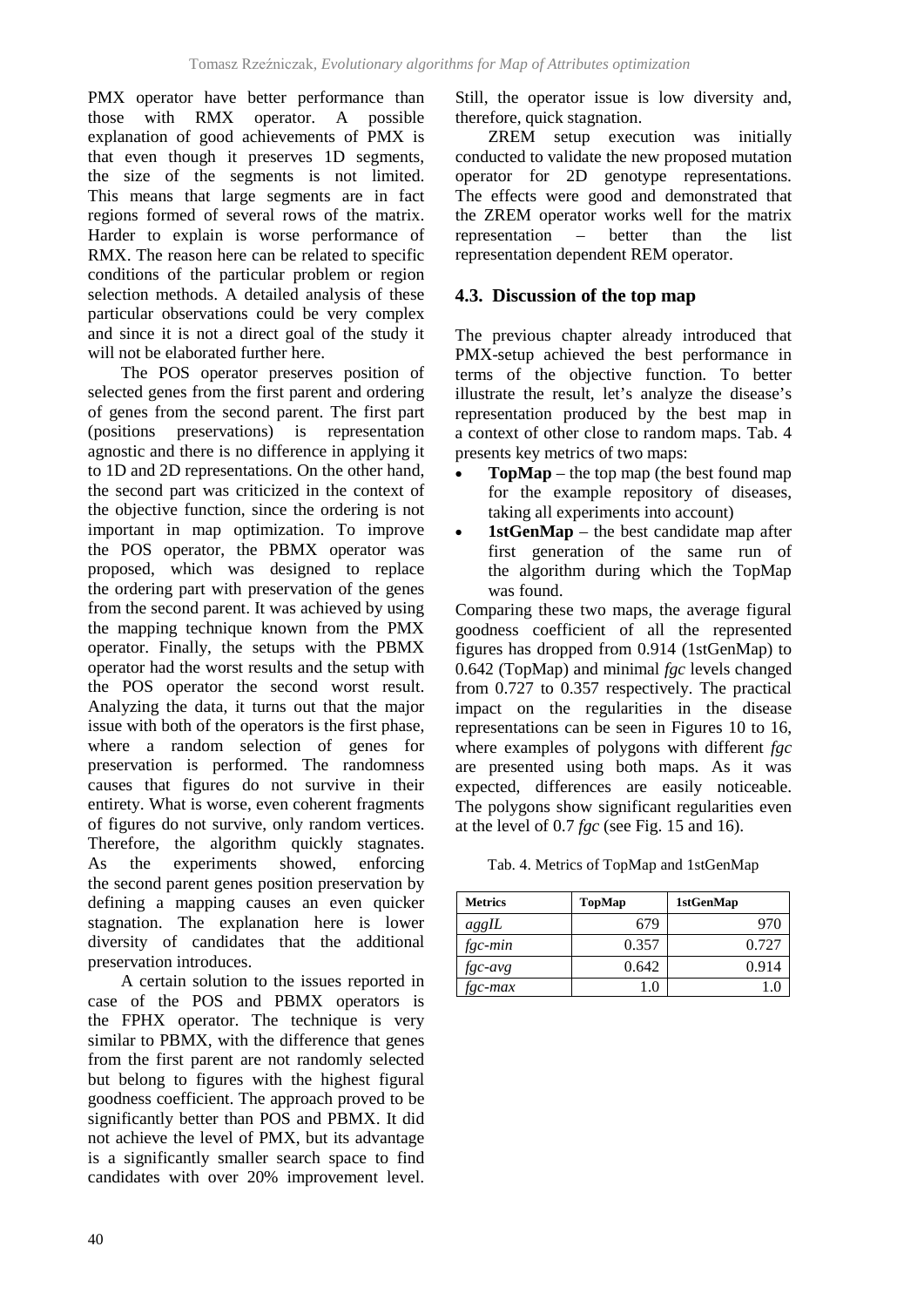![](_page_10_Figure_1.jpeg)

Fig. 10. Hypertrophic Cardiomyopathy represented on maps with different levels of *aggIL*: a) TopMap; b) 1stGenMap

![](_page_10_Figure_3.jpeg)

![](_page_10_Figure_4.jpeg)

![](_page_10_Figure_5.jpeg)

![](_page_10_Figure_6.jpeg)

![](_page_10_Figure_7.jpeg)

![](_page_10_Figure_8.jpeg)

![](_page_10_Figure_9.jpeg)

Fig. 13. Atrioventricular Canal Defect represented on maps with different levels of *aggIL*: a) TopMap; b) 1stGenMap

![](_page_10_Figure_11.jpeg)

Fig. 15. Stomach Cancer represented on maps with different levels of *aggIL*: a) TopMap; b) 1stGenMap

![](_page_10_Figure_13.jpeg)

![](_page_10_Figure_14.jpeg)

#### **5. Summary**

The study presents a heuristic approach to the preparation of a map of attributes for a given data set. Evolutionary algorithms are applied to solve the map optimization problem. Multiple experiments assessing EA effectiveness were conducted using an example repository of disease entities. In addition to well-known evolutionary algorithms' operators that were tested, several new ones, specialized for matrix representation of a chromosome, were proposed. Their evaluation was done on the basis of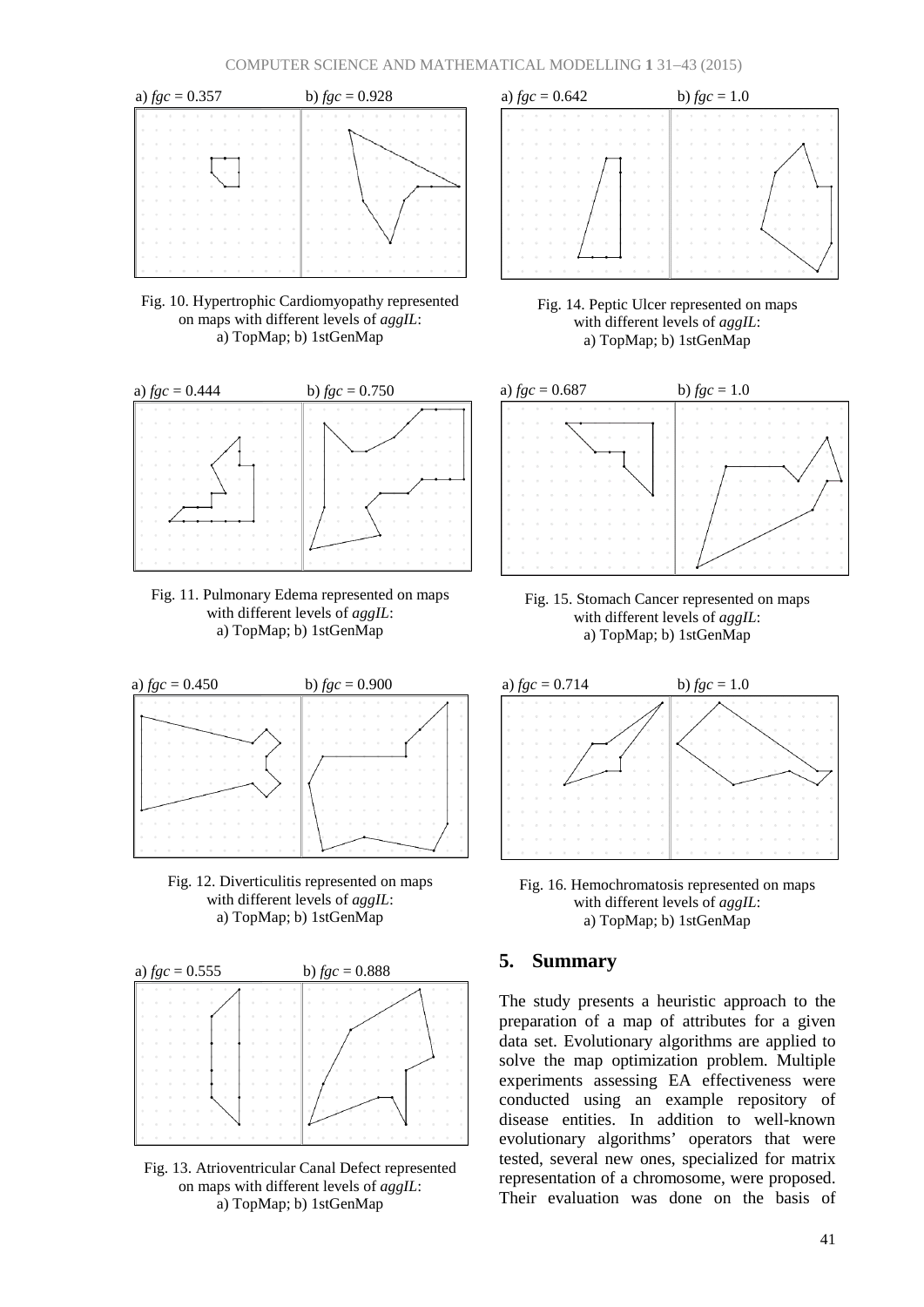the MoA optimization problem. Newly elaborated operators include: Region Mapping Crossover (RMX), Position Preservation Crossover (PPX), Figure Preservation Heuristic Crossover (FPHX), Zonal Repeated Exchange Mutation (ZREM).

The best of evolutionary algorithm setups reaches an approximate of 32% enhancement in comparison to a random map. This result gives a significant improvement in terms of figure regularities represented on the map, still it is far from potential optimum (see section 4). Therefore, possible direction of further research can be constructing an alternative algorithm for solving the MoA optimization problem.

# **6. Bibliography**

- [1] Ameljańczyk A., "Wielokryterialne mechanizmy wspomagania podejmowania decyzji medycznych w modelu repozytorium w oparciu o wzorce", *Biuletyn Instytutu Systemów Informatycznych*, Nr 5,  $1-6(2010)$ .
- [2] Ameljańczyk A., "Multicriteria similarity models for medical diagnostic support algorithms", *Bio-Algorithms and Med- -Systems*, Nr 9(1), 1–7 (2013).
- [3] Back T., *Evolutionary algorithms in theory and practice*, Oxford Univ. Press., 2010.
- [4] Beyer H.G., Schwefel H.P., "Evolution strategies – A comprehensive introduction", *Natural computing*, 1(1), 3–52 (2010).
- [5] Davis L., *Handbook of genetic algorithms* Vol. 115, New York: Van Nostrand Reinhold, 1991.
- [6] Disease and Conditions, Mayo Clinic, http://www.mayoclinic.org/diseasesconditions, accessed November 2015.
- [7] Dianati M., Song I., Treiber M., *An introduction to genetic algorithms and evolution strategies. Technical report*, University of Waterloo, Ontario, N2L 3G1, Canada, 2002.
- [8] Donderi D.C., "Visual complexity: a review", *Psychological Bulletin*, No. 132(1), 73–97 (2006).
- [9] Garner W.R., *The processing of information and structure*, Psychology Press, NY 2014.
- [10] Goldberg, D.E., Lingle R., "Alleles, loci, and the traveling salesman problem", *Proceedings of an International Conference on Genetic Algorithms and Their Applications*, Vol. 154, Lawrence Erlbaum, Hillsdale, NJ, 1985.
- [11] Grefenstette J.J., "Incorporating problem" specific knowledge into genetic

algorithms", *Genetic algorithms and simulated annealing*, No. 4, 42–60 (1987).

- [12] van der Helm P., Leeuwenberg E., "Accessibility: A Criterion for Regularity and Hierarchy in Visual Pattern Codes", *Journal of Mathematical Psychology*, No. 35, 151–213 (1991).
- [13] Hochberg J., McAlister E., "A quantitative approach to figural goodness", *Journal of Experimental Psychology*, No. 46, 361–364, (1953).
- [14] International Classification of Disease, World Health Organization, http://www.who.int/classifications/icd/en/, accessed November 2015.
- [15] Karges W., Al Dahouk S., *Innere Medizin. in 5 Tagen*, Springer, 2011.
- [16] Kayaert G., Wagemans J., "Delayed shape matching benefits from simplicity and symmetry", *Vision research*, No. 49(7), 708–717 (2009).
- [17] Larranaga P., Kuijpers C.M., Murga R.H., Yurramendi Y., "Learning Bayesian network structures by searching for the best ordering with genetic algorithms", *Systems, Man and Cybernetics*, *Part A: Systems and Humans*, IEEE Transactions on, No. 26(4), 487–493 (1996).
- [18] Latkowski B., Lukas W., *Medycyna rodzinna – repetytorium*, Wydawnictwo Lekarskie PZWL, Warszawa, 2008.
- [19] Mackinlay J., "Automating the Design of Graphical Presentations of Relational Information", *ACM Transactions on Graphics*, Vol. 5, Issue 2, New York, USA, April, 1986.
- [20] Magalhaes-Mendes J., "A Comparative Study of Crossover Operators for Genetic Algorithms to Solve the Job Shop Scheduling Problem", *WSEAS Transactions on Computers*, Vol. 12(4), 164–173 (2013).
- [21] Palmer S., *Vision Science*: *Photons to Phenomenology*, MIT Press, 1999.
- [22] Rzeźniczak T., "Implementation aspects of data visualization based on map of attributes", *Journal of Theoretical and Applied Computer Science*, Vol. 6(4), 24–36 (2012).
- [23] Rzeźniczak T., "Applying figural goodness to data visualization", *Biuletyn Instytutu Systemów Informatycznych*, Nr 11, 23–31 (2013).
- [24] SNOMED CT, International Health Terminology Standards Development Organization, http://www.ihtsdo.org/ snomed-ct/, accessed November 2015.